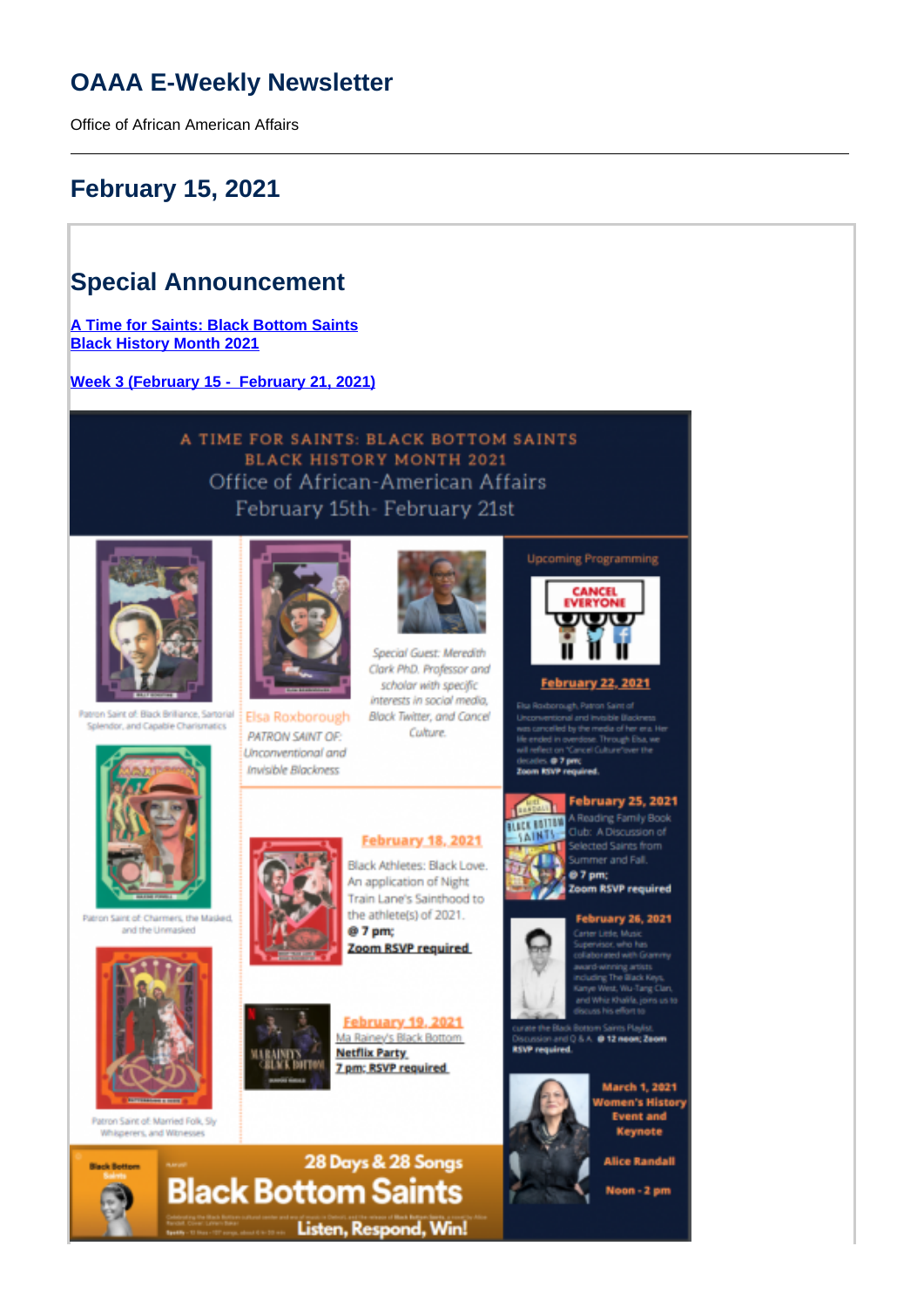**A few major Black History Month events:** 

**\_\_\_\_\_\_\_\_\_\_\_\_\_\_\_\_\_\_\_\_\_\_\_\_\_\_\_\_\_\_\_\_\_\_\_\_\_\_\_\_\_\_\_\_\_**

**\_\_\_\_\_\_\_\_\_\_\_\_\_\_\_\_\_\_\_\_\_\_\_\_\_\_\_\_\_\_\_\_\_\_\_\_\_\_\_\_\_\_\_\_**

- **All Month: A Community Read of Black Bottom Saints. RSVP for a Chance to receive free copies of the book for you and a family member. One Chapter, Night Train Lane, is provided free by the author to our community.**
- **2/5: A Time for Saints Kickoff with the author, Alice Randall, If you missed the Black Bottom Saints kickoff event, feel free to check it out here at your leisure. It was a great time for all!**
- **2/26: Black Bottom Saints: A Playlist. Carter Little is a music supervisor who helped curate the Black Bottom Saints playlist.**
- **3/1: Women's History (Black Women's History) Month will have Ms. Randall giving a keynote address focused on the impact of the women Saints in her book.**

**Sales Leadership Program sponsored by Paycom and the GradSTAR Program, OAAA**

**2020 was a difficult year for each of us but the Office of African American Affairs is determined to kick 2021 off right by offering a Sales Leadership Program sponsored by Paycom. Paycom is a multi-billion dollar software company that employs one of our own! Matt Manley is a regional sales manager at Paycom who graduated from the UVA Engineering School in 2012. He will be hosting a speaker series in which he will teach fundamental business skills such as: Interviewing, overcoming fear, and professional time management. Matt will also cover sales specific topics such as: Cold calling, economics of sales income, and psychology of sales. If you are interested in learning more about this speaker series** and how you can take advantage of this wonderful opportunity please complete the application **here by February 15, 2021. Once we have received your application we will follow-up with more information including the date and time of the Introductory session.**

**Check out this** video **to learn more about Matt, Paycom, and this exciting new opportunity!**

**As we resume the Spring Semester in the midst of challenging times, we care about your well-being and are here to support you. The Dawson's Row office is now open, we have implemented physical distancing guidelines to better assist your engagement and utilization of OAAA's spaces in the midst of the unpredictable COVID-19 virus. While we cannot go back to the way things were, one constant remains, the OAAA Deans and staff are committed to helping you navigate this school year and to reach your personal and academic goals. One of the main recommendations to slow the spread of Covid-19 is wearing a mask or face covering. When entering OAAA, all students will be required to wear a mask. This is for your safety and ours. Please help in keeping our community and grounds safe from outbreak.**

**In order to reduce the risk of exceeding the max capacity, the Office has created an email for you to send print requests. Click here to get more details about printing.**

**Also, to maintain social distancing and safety guidelines while still supporting you, OAAA will only be able to host a very limited number of persons by appointment only. Students will be able to reserve study space for 60 minutes each day. Click here to get more details and to make a reservation for study space.**

**You may call our main number (434-924-7923) for assistance, however, sending an email to Ms. Carter (**ddc6r@virginia.edu**) is still the best way to reach our office. If you cannot reach Ms. Carter, you can contact Mr. Smith (**jcs9cz@virginia.edu**) or Ms. Comfort (**alc9r@virginia.edu**) to assist you. Let us continue to work together, staying focused and hopeful along the way and in ways that would enable us to do our best work in the midst of crises. We look forward to working with you this semester.**

**Sincerely,**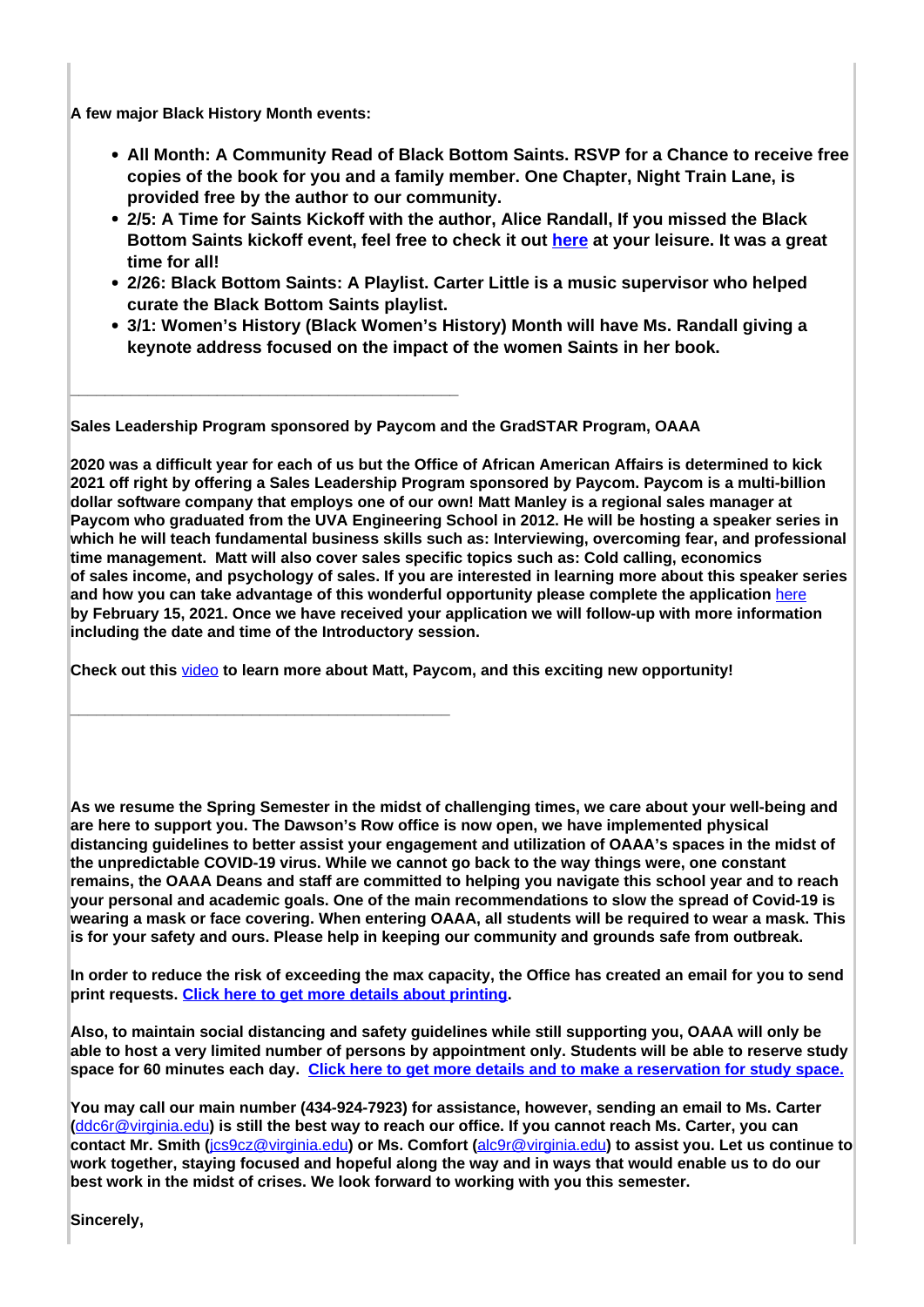**The Office of African-American Affairs**

**\_\_\_\_\_\_\_\_\_\_\_\_\_\_\_\_\_\_\_\_\_\_\_\_\_\_\_\_\_\_\_\_\_\_\_\_\_\_\_\_\_\_**

**\_\_\_\_\_\_\_\_\_\_\_\_\_\_\_\_\_\_\_\_\_\_\_\_\_\_\_\_\_\_\_\_\_\_\_\_\_\_\_\_\_**

### **UVA COVID-19 PREVENTION, DETECTION, AND RESPONSE PLAN**

**The University is closely monitoring key metrics and has developed a COVID-19 dashboard that will be shared and will track key metrics like the rate of infections and our operational readiness to respond to the virus. We stand ready to alter our operations and plans based on these metrics. We are grateful to all members of our community for their diligence in following the guidelines outlined below. A printable copy of the UVA COVID-19 Prevention, Detection, and Response Plan is available.**

**MARK YOUR CALENDAR**

**Spring 2021**

**Feb. 1: Spring courses begin Feb. 17: No classes March 9 and 29: No classes April 15: No classes May 6: Spring courses end May 7-15:** Exams **May 9 and 12: Reading Days May 21-23: 2021** Finals Weekend **May 28-30: 2020** Finals Weekend

Add/Drop/Withdrawal Deadlines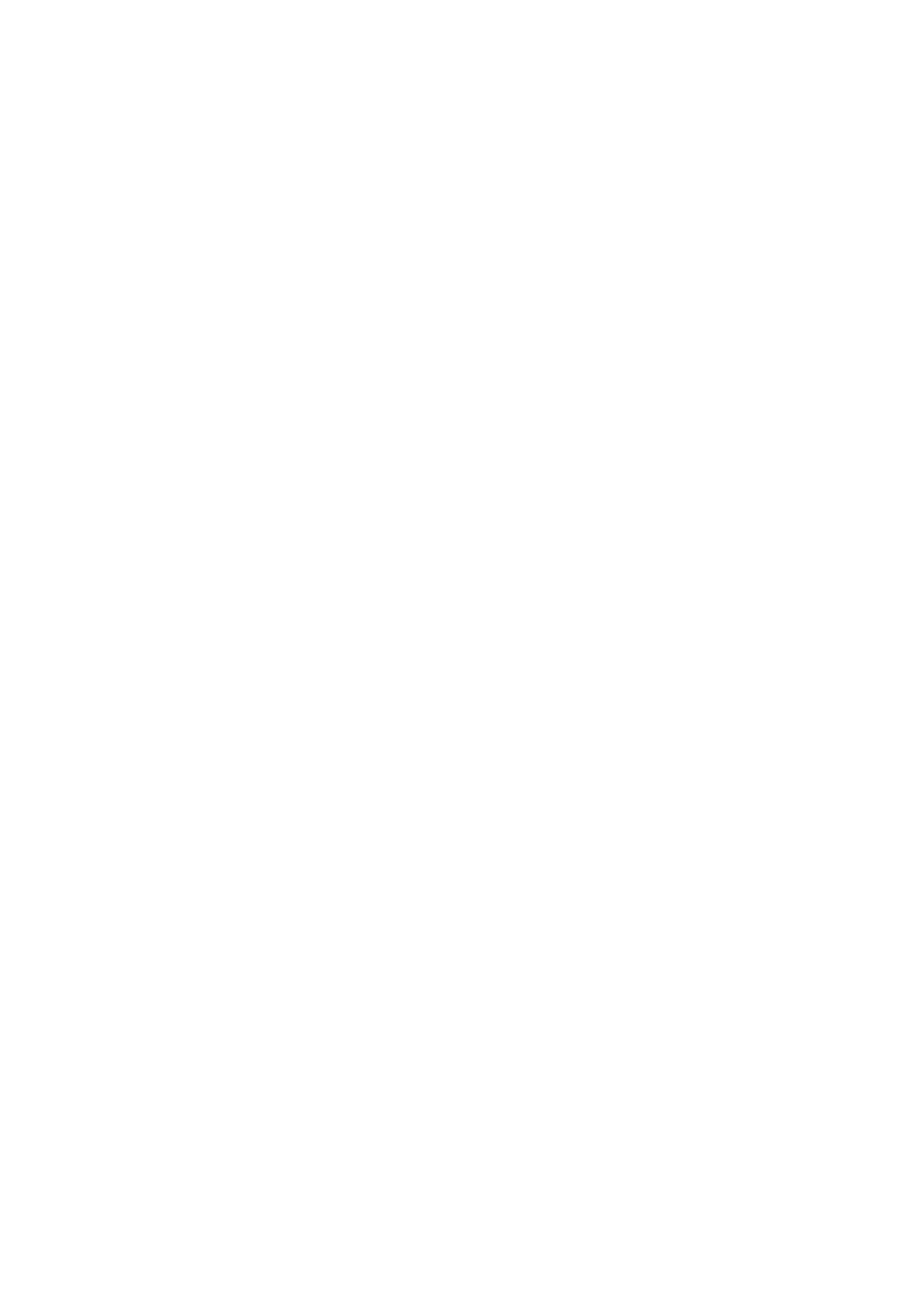# **OAAA Announcements & Services**

**OAAA Announcements & Services – Spring 2021 OAAA Virtual Office Hours**

**Monday with Dean Bassett 3:00 pm – 4:00 pm – Zoom Meeting - Passcode: 984107**

**Tuesday with TBA 11:30 am – 1:00 pm – Zoom Meeting - Passcode: 621470**

**Wednesday with Dean Thomas 3:30 pm – 5:00 pm – Zoom Meeting - Passcode: 412435**

**Thursday with Dean Bassett 10:30 – 12:00 pm – Zoom Meeting - Passcode: 536215**

**Friday with TBA (Alternating) 9:30 am – 11:00 am – Zoom Meeting - Passcode: 763369**

**OAAA Tutoring for Spring 2021 – Contact: Dean Thomas for more information**

**OAAA tutors meeting dates & times via Zoom:** 

**Calculus & Statistics Tutoring** Every Monday – 12:00 pm-2:30 pm – **Travis Elliott @ Zoom Room**

Every Thursday – 2:00 pm-4:30 pm – **Travis Elliott @ Zoom Room**

**Organic Chemistry Tutoring** Every Monday – 6:30 pm-8:30 pm – **Sarah Weisflog @ Zoom Room**

**Chemistry Tutoring** Every Tuesday – 5:00 pm-7:00 pm – **Yvette Gamor @ Zoom Room**

**Biology Tutoring** Every Thursday – 5:00 pm–7:00 pm – **TBA**

**Contact: Dean Mason for more information on:** 

**\_\_\_\_\_\_\_\_\_\_\_\_\_\_\_\_\_\_\_\_\_\_\_\_\_\_\_\_\_\_\_\_\_\_\_\_\_\_\_\_\_\_**

- **Black College Women (BCW) Book Club**
- **Black Male Initiative (BMI)**
- **Black President's Council (BPC)**
- **Black College Women (BCW) In the Company of my Sister**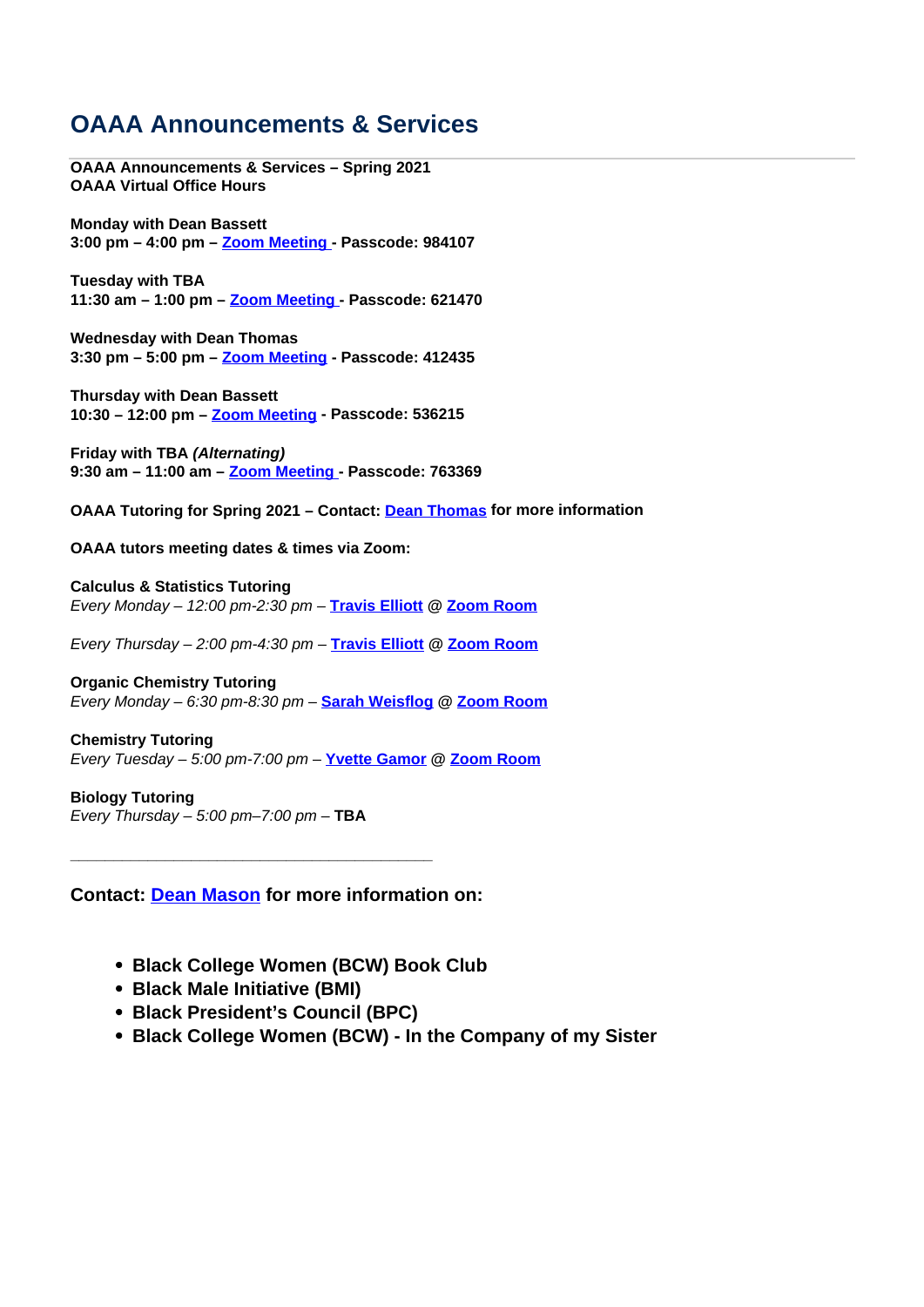### **Quote of the Week**

**"Hold on to your dreams of a better life and stay committed to striving to realize it." — Earl G. Graves, Sr.**

## **Quote's Corner**



**Earl Gilbert Graves Sr**. was born January 9, 1935, in Brooklyn, New York was an American entrepreneur, publisher, businessman, philanthropist, and advocate of African-American businesses. Graves graduated with a B.A. in economics from Morgan State University; upon completion he was a member of Omega Psi Phi and an ROTC graduate that did Airborne and Ranger schools. Graves became a volunteer for the 1964 campaign of Lyndon B. Johnson after writing a letter to the Democratic National Committee. In 1965, due to his work with the party Graves was given the opportunity to serve as administrative assistant to newly elected Senator Robert F. Kennedy. Following the assassination of the senator, Graves would land a seat on the advisory board of the Small Business Administration (SBA) in 1968. During his time serving on the SBA's advisory board and his direct work with the agency Graves believed in the need for advice to businesses in economic development and urban affairs. This convinced him to create an annual newsletter that would chronicle issues relevant to black business people, and raise awareness of the importance of black consumer power. With the backing of SBA Director Howard J. Samuels, Graves would expand the concept of the newsletter into a full-fledged magazine. So, Graves started Earl G. Graves, Ltd, and under that holding company he began the Earl G. Graves Associates management consulting firm. August of 1970, the first issue of Black Enterprise magazine would hit newsstands. Earl G. Graves, Ltd would grow to include a number of divisions including publishing, marketing, radio, television and event coordinating arms. The firm is the co-owner of the private equity fund Black Enterprise Greenwich Street Corporate Growth Fund, an equity partnership formed with Travelers Group, Inc. The fund aims to invest and promote minority operated businesses. In 1988, Graves received the Silver Buffalo Award from the Boy Scouts of America and served as the national commissioner from 1985 to 1994. From 1990 to 1998, Graves was CEO to Pepsi Cola bottling franchise in Washington D.C. and also a General Partner of Egoli Beverages, L.P., the Pepsi-Cola franchise bottler of South Africa. However, Graves board and director memberships didn't stop at Pepsi Cole, he also led positions in AMR Corporation, Daimler AG, Federated Department Stores and Rohm and Haas, as well as board member of the American Museum of Natural History and Hayden Planetarium in New York City. Additionally, he was a member of the Board of Trustees of Howard University; in his honor, Morgan State University's business school was named Earl G. Graves School of Business and Management opening in 2015. In 1999, Graves received the 84th NAACP's Spingarn Medal, the highest achievement award for African Americans. Following this in 2002, he was named as one of the 50 most powerful and influential African Americans in corporate America by Fortune magazine. On April 26, 2007, Earl G. Graves Sr. was inducted into the Junior Achievement U.S. Business Hall of Fame. In 2009, he became the recipient of the 2009 NCAA Silver Anniversary Award. Graves was named one of the Top 100 Business News Luminaries of the Century, and his book "How to Succeed in Business Without Being White" was listed among the New York Times and Wall Street Journals Business Best Sellers. Before passing away he lived in White Plains, New York, with his wife, Barbara, of 37 years with whom he had three sons. Graves died on April 6, 2020, from complications of Alzheimer's disease at the age of 85.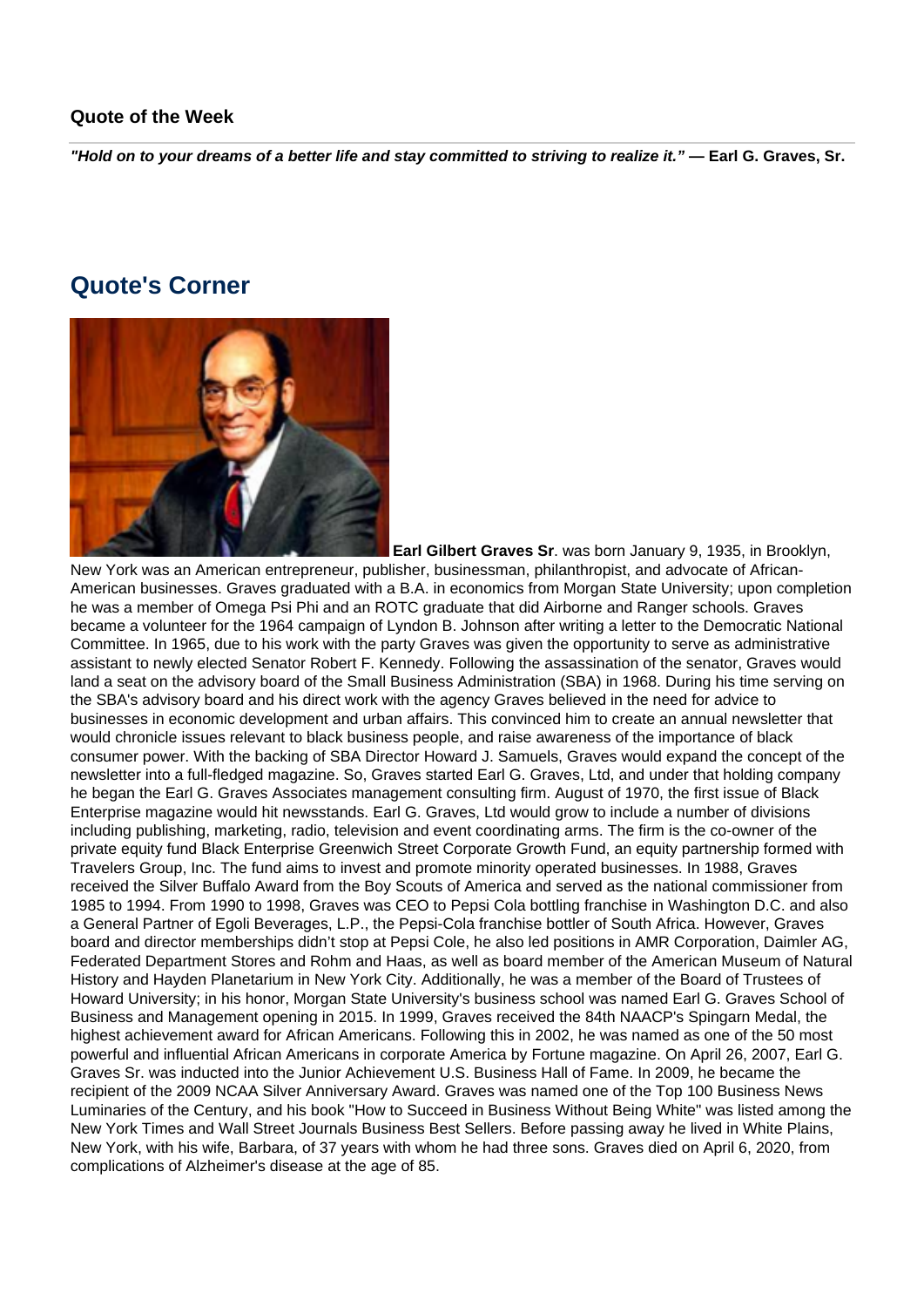# **Upcoming Events**

### **Upcoming UVA Virtual Events, Learning & Services**

### **Virtual Financial Aid Filing Assistance Available**

**Friday, February 19 & Friday, February 26**

How many times have you been confronted with a confusing question while completing the FAFSA or CSS/Profile? SFS is here to help. We are pleased to offer virtual Financial Aid Filing Workshops to assist prospective students, current students, and interested parents with the application process before our March 1, 2021, deadline. Virtual workshops are available via Zoom, and staff will be on hand to help with your questions about applying for financial aid. Register at the link below. If you need further assistance contact Dustin Ciraco.

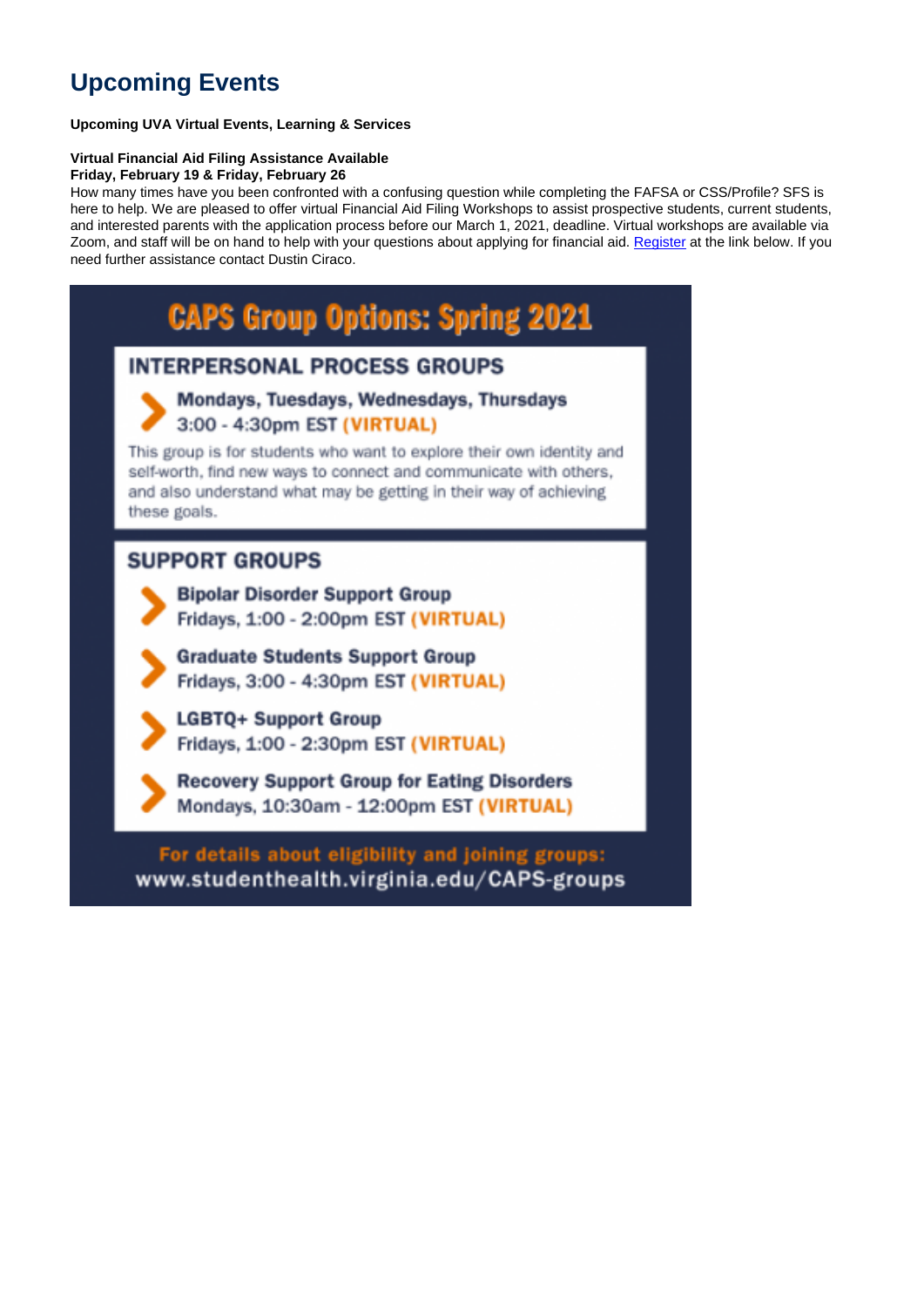# **CAPS Group Options: Spring 2021**

## **SKILLS DEVELOPMENT**

**CSC/CAPS Mindfulness Spaces** Fridays, 10:00am EST (VIRTUAL)

**DBT-Based Skills Group** Mondays, 3:00 - 4:30pm EST (VIRTUAL)

**Maintaining Well-being** Tuesdays, 9:00am - 10:00am EST (VIRTUAL)

**Understanding Body-based Healing** Wednesdays, 10:00am - 11:00am EST (VIRTUAL)

DBT skills training focuses on four major areas: mindfulness skills, distress tolerance, emotional regulation, and interpersonal effectiveness.



"Understanding Body-based Healing" topics include: identifying emotions present in the body, nervous system regulation, applied yoga therapy, and more!

For details about eligibility and joining groups: www.studenthealth.virginia.edu/CAPS-groups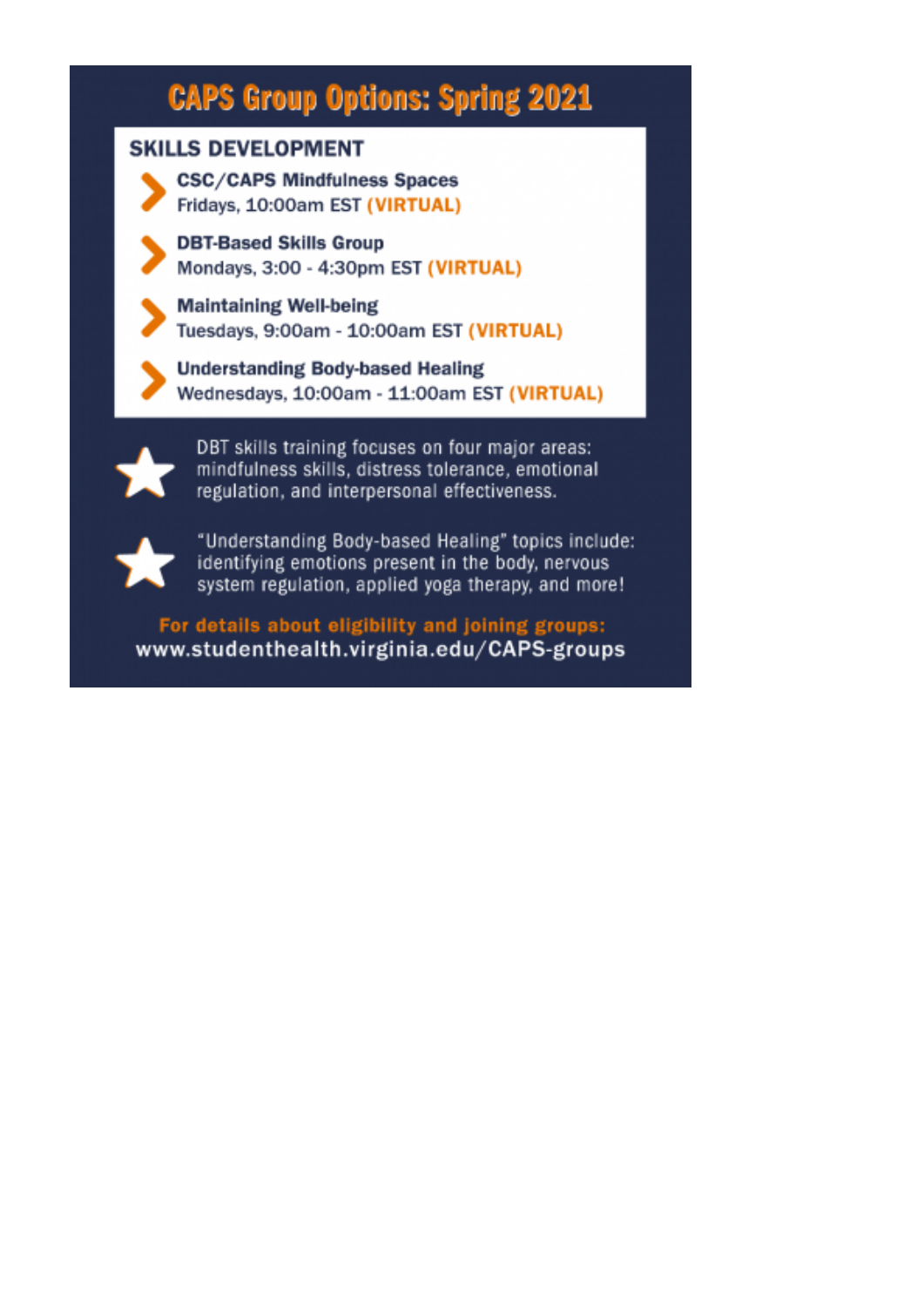

### **Fulbright Forum**

### **Tuesday, February 16 – 6:00 pm – Register here**

The Fulbright Forum is a great opportunity to hear about the experiences of some UVA Fulbright recipients, and it is the kickoff for the coming application cycle. The Fulbright US Student Award is an excellent fellowships for any US citizen willing to spend a year abroad after graduation. There are awards for graduate study, research, service, teaching, creative arts, and more.

#### **Fellowships Series**

#### **Every Monday – 4:00 pm – Full schedule available here**

There are introductory sessions each month, which are great for first and second year students and a good first touchpoint with our office for anyone else. There are a number of sessions dedicated to those fellowships that have a deadline in the fall. It is important that students start considering those opportunities early so that they can take advantage of our summer advising programming and be well prepared. We encourage third and fourth years, graduate and professional students, and area alumni to attend those sessions on the UK Awards, Foreign Service Awards, Asia Awards, NSF GRFP, and the Fulbright US Student Award this spring. Second years will want to note the Udall, Gilman, Truman, and STEM Awards (includes Goldwater) sessions.

# **Opportunites with Deadlines**

### **Summer Research Opportunity for Undergraduates at Rice University**

#### **Priority Deadline: Monday, February 15**

We are now accepting student applications for Summer 2021 REU opportunities! Interested students should visit: reuapply.rice.edu to begin their application. Priority consideration will be given to students who apply by our, though we will review all applications received by Monday, March 1. The goal of these programs is to provide early stage students first-hand experience with cutting-edge research in a range of departments, including Biology, Chemistry, Bioengineering, Chemical Engineering, Computer Science, Physics, and more. These summer research experiences for undergraduate's (REU)'s are tenweek research-immersion internship programs at Rice University during the 2021 summer that provide research interns full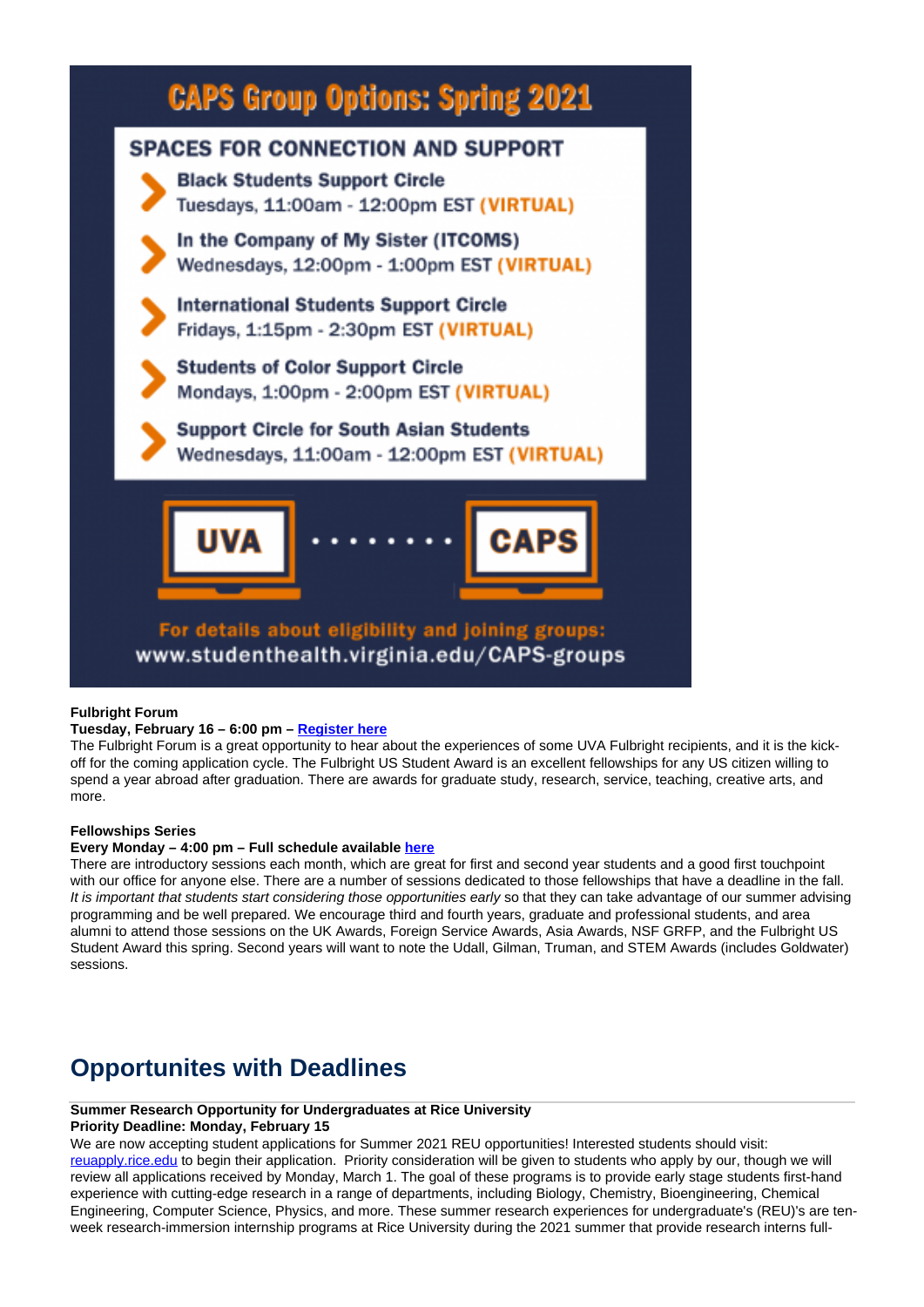time financial support. Students need not have prior research experience to be considered for these summer research opportunities.

### **2021 UVA Summer Diabetes Research Internship**

#### **Application Deadline: Monday, February 15**

Summer Diabetes Research objectives are to train the next generation of scientists and engineers to build an interdisciplinary research pipeline in the field of diabetes research and treatment through participating in challenging diabetes- related projects supervised by research mentors from UVA. Specific emphasis is given to students from traditionally underrepresented racial, gender, and ethnic groups in the STEM and biomedical research fields. Participants must be at least eighteen years old and a U.S. citizen/permanent resident. Each participant will receive a \$3,000 stipend. Participants cannot receive funding from other sources and must have health insurance during the internship. A strong background and interest in biological, bioengineering, and clinical research, good academic standing with a GPA of 3.0 or better, strong interest in pursuing either graduate or professional study in the field of diabetes research and treatment, members of racial, ethnic or gender groups underrepresented in STEM and biomedical research (African American, Native American, Hispanic/Latino, and female), families meeting criteria for low socioeconomic status, 1st through 3rd year University of Virginia students, in partnership with other UVA departments, programs, and student groups, the program information will be disseminated throughout the University. Recruitment and publicity will begin in September. Notification of application decision will soon follow the February application deadline. Questions, contact: Nilgun Guvener Demirag, MD.

### **Summer 2021 C-StREAM internship opportunities**

### **Application Deadline: Saturday, February 20 by 11:59 PM**

### **Reference Forms (follow instructions on site): Thursday, February 28 by 11:59PM**

We are excited to open our application period. Due to the on-going COVID-19 pandemic, we have not yet determined if these internships will be offered as virtual or in-person experiences. We are preparing for both and regardless of format, are committed to providing safe, enriching and worthwhile experiences to all of our summer 2021 C-StREAM Fellows. The 2021 C-StREAM program will offer eight summer internship opportunities. Five of these opportunities will be hosted by our partners at the Chesapeake Bay Program Office and the NOAA Chesapeake Bay Office. These management-based experiences will provide C-StREAM Fellows with a unique opportunity to contribute to large-scale, long-term natural resource management and policy development. Three internship opportunities will be hosted by three of CRC's member institutions and will provide students with direct experience supporting research activities that contribute to the understanding of the Bay's natural systems and species. Additional information can be found by visiting http://chesapeake.org/c-stream/ . We look forward to another great summer of learning! We thank you in advance for sharing this opportunity with your networks.

### **Virginia Progressive Leadership Project (VAPLP)**

### **Application Deadline: Friday, February 26; Cohort Begins: Friday, April 9**

The Virginia Progressive Leadership Project (VAPLP) is the leadership development project of the Virginia Civic Engagement Table (VCET). VCET has been committed to building progressive power in Virginia that prioritizes economic, social, environmental, gender, and especially racial justice. VCET envisions a multi-racial democracy, where the full diversity of our Commonwealth is included, actively participating, and represented. The purpose of VAPLP is to identify and foster progressive leaders in the Commonwealth, with a special emphasis on Black, Indigenous, People of Color communities, women, and young people. The alumni that graduated from VAPLP go on to run for office, build their own nonprofits, or grow into leadership roles in their respective communities/organizations to build a more progressive, diverse, and inclusive Virginia. VAPLP is the only leadership development program of its kind in the whole state and our alumni continue to do incredible work each year. Completely virtual program, training workshops are only offered ONE weekend a month, no cost, each participant is given a mentor to support them in achieving their leadership goals, and upon graduation, all alum are given access to skillup workshops to support their current work. Interviews are happening now. Apply Now! If you have any questions do not hesitate to contact mailto:tierra@engageva.org or (434) 989-5356.

### **Institute for Public History Summer 2021 Internships**

#### **Application Deadline: Friday, March 5 by 11:59 p.m.**

The Institute for Public History offers paid internship opportunities to undergraduates, May graduates, and graduate students at the University of Virginia. Students may apply from any major, department, or field. Applications, instructions, and a list of summer 2020 internships are now available on the Institute's website here. New internships will continue to be added before the application deadline. The applications committee will match the best qualified students with the available internship opportunities. Students can indicate three preferences, but will be considered for other possibilities as well unless they indicate otherwise. Interns are expected to devote approximately 300 hours over a roughly ten-week summer period; work schedules are negotiable with some but not all employers. Internships for undergraduates pay between \$7.25 and \$12.50 an hour; unless specified otherwise, graduate students will be paid between \$12.50 and \$16 an hour, unless specified otherwise. See individual listings for wage details. FICA benefits will be deducted from all wages. Submit one email with all required materials to Lisa Goff at lg6t@virginia.edu. **ALL INTERNSHIPS MUST BE COMPLETED OVER THE SUMMER, BEFORE CLASSES BEGIN AGAIN IN THE FALL. Click HERE for a full list of available internships.** 

### **The New Innovative UVA Medical Academic Enrichment Program**

#### **Virtual SMLP 2021 Applications are OPEN**

The University of Virginia School of Medicine (UVASOM) is conducting a new virtual innovative medical academic enrichment program, the Summer Medical Leadership Program (SMLP). The number one goal of SMLP is to expose the participants to the "real world of medicine" to prepare them not only for admission to medical school but to assume future leadership positions in medicine/biomedical field. SMLP is an intensive six-week residential summer medical academic enrichment program for 30 undergraduate students from underrepresented groups and disadvantaged backgrounds who are interested in